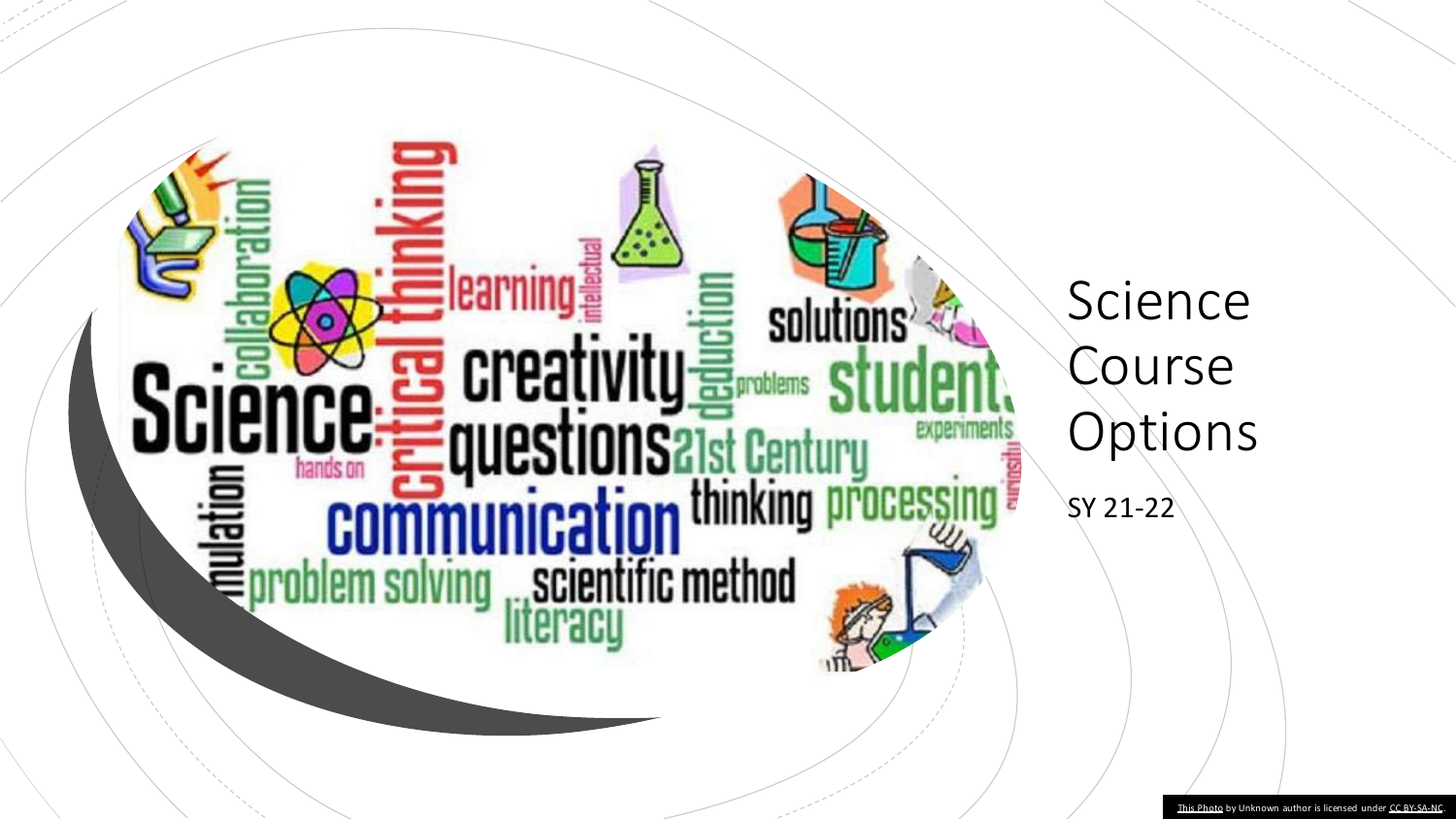## Biology (Honors/A level)

For students currently enrolled in Earth Systems

## Required for graduation

May be taken at the same time as **Chemistry** 

Currently taught by Mrs. Cahn, Ms. Clark, Ms. Hertzog, and Dr. Williams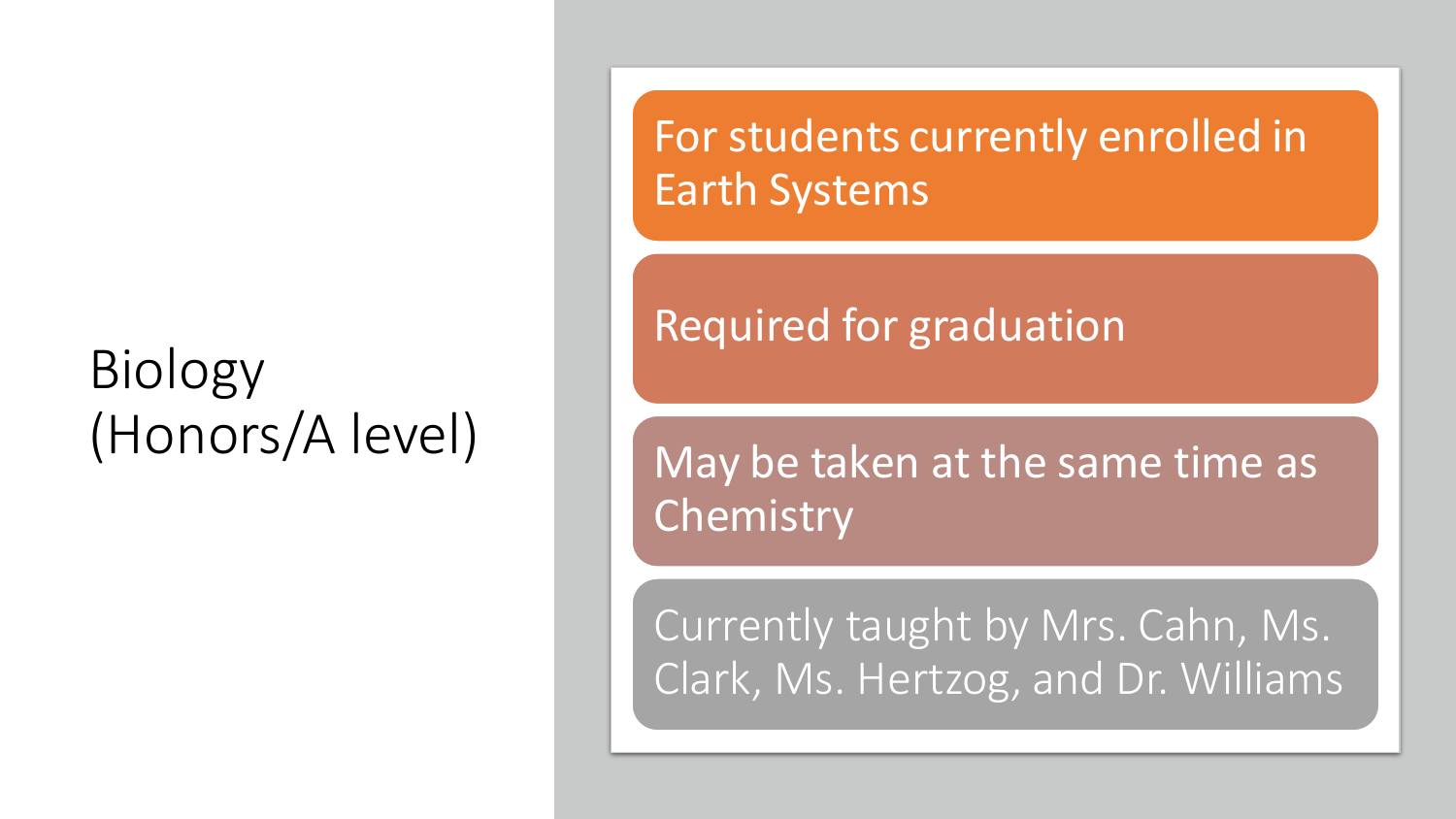## Chemistry (Honors/A level)

### **MM**

#### For students currently enrolled in Biology

Must have completed Algebra 1 to take the course



Math heavy content compared to Biology and Earth Systems



Considered a lab science and works towards the graduation requirement of 3 lab sciences

Currently taught by Mr. Terlecki, Mrs. Andrews, and Dr. Williams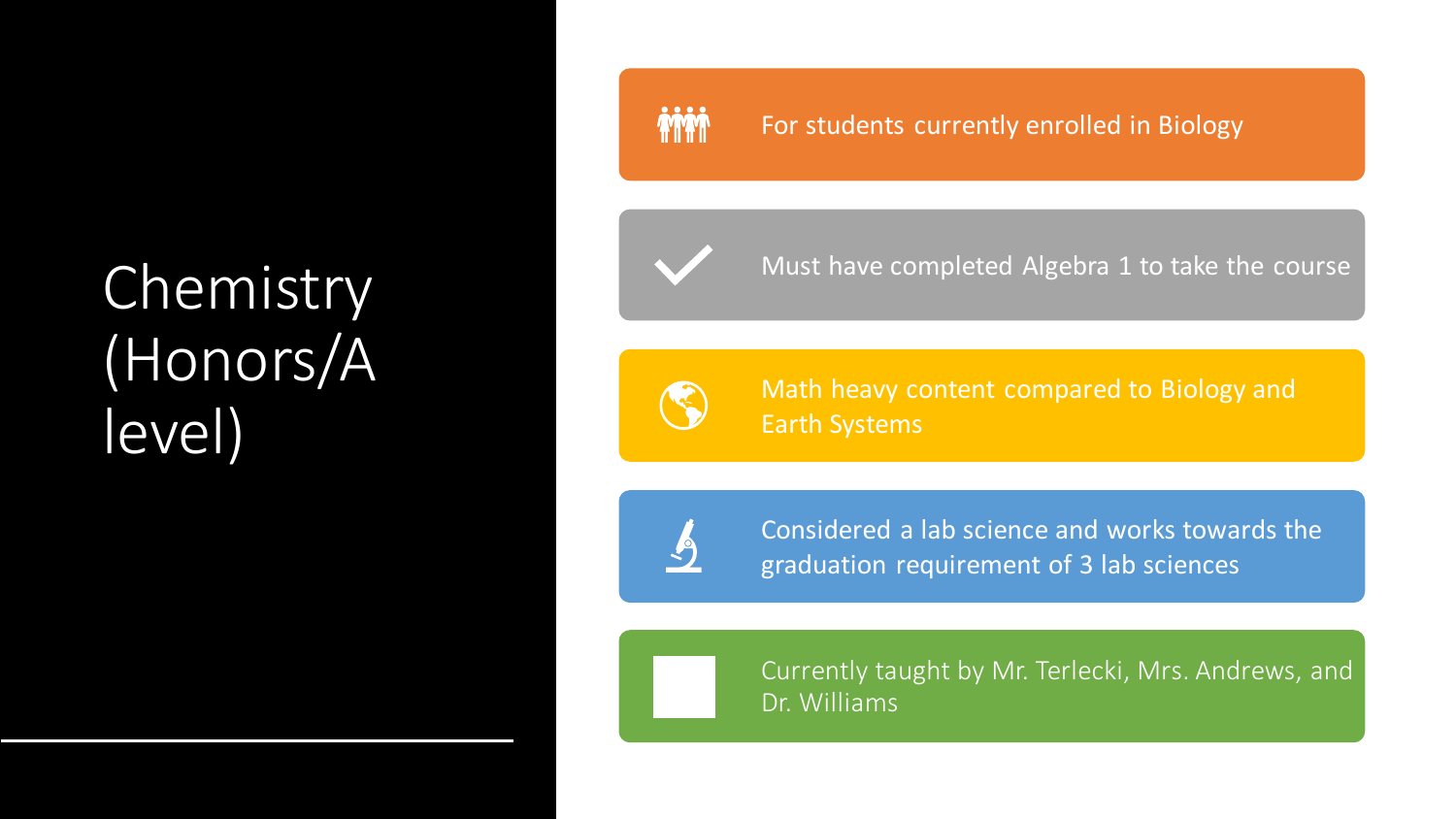# Physics (Honors/A level)

For students currently enrolled in Biology or **Chemistry** 

Must have completed or be enrolled in Algebra 2 to be eligible for the course

Very math heavy!

Considered a lab science and works towards the graduation requirement of 3 lab sciences

Currently taught by Mrs. Gibson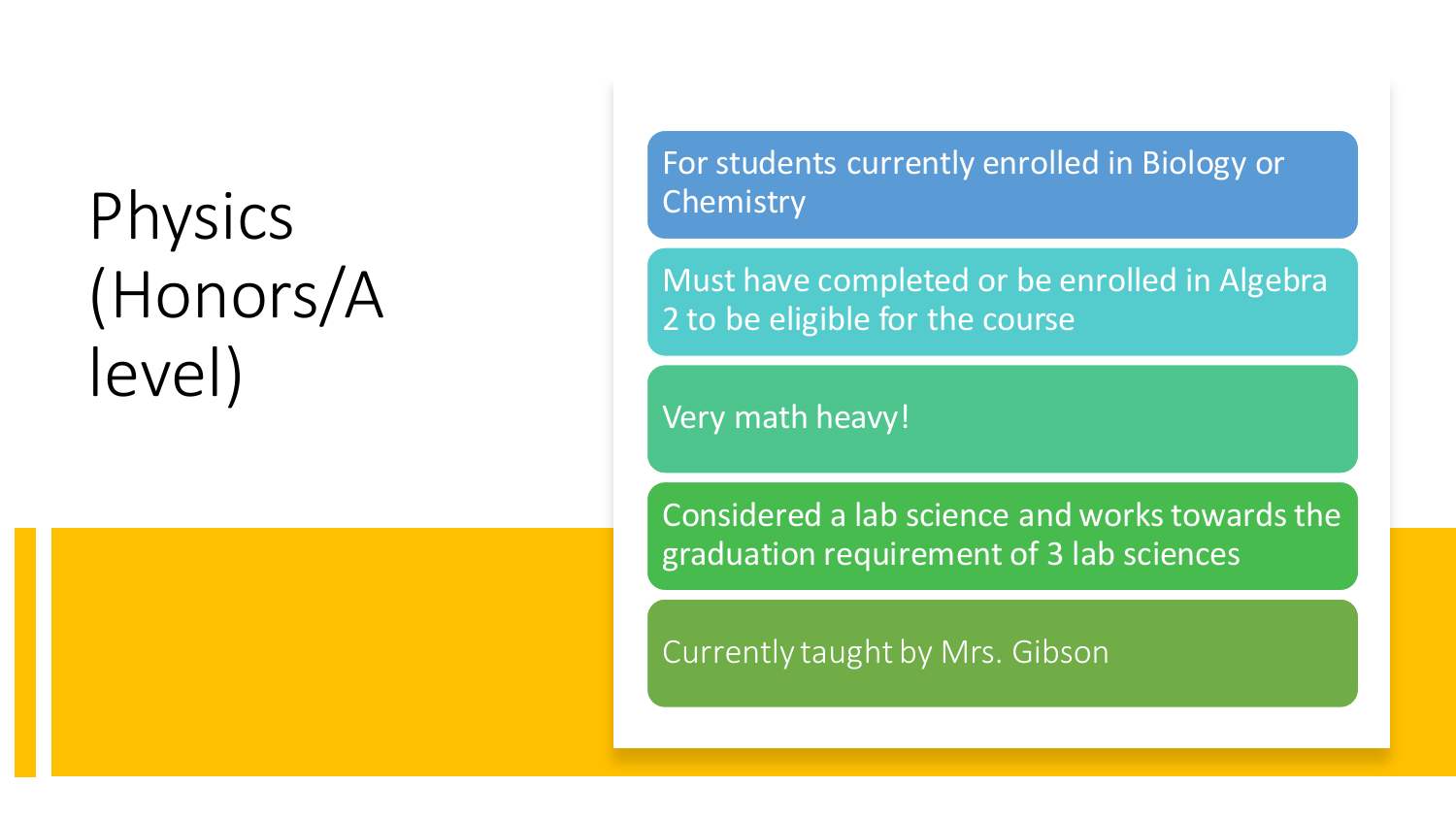# AP Biology

Must have completed Honors or A level Biology and Honors/A level Chemistry

Recommended for students pursuing a medical or science field

Significantly more work intensive than Honors Biology

Considered a lab science and works towards the graduation requirement of 3 lab sciences

Currently taught by Ms. Clark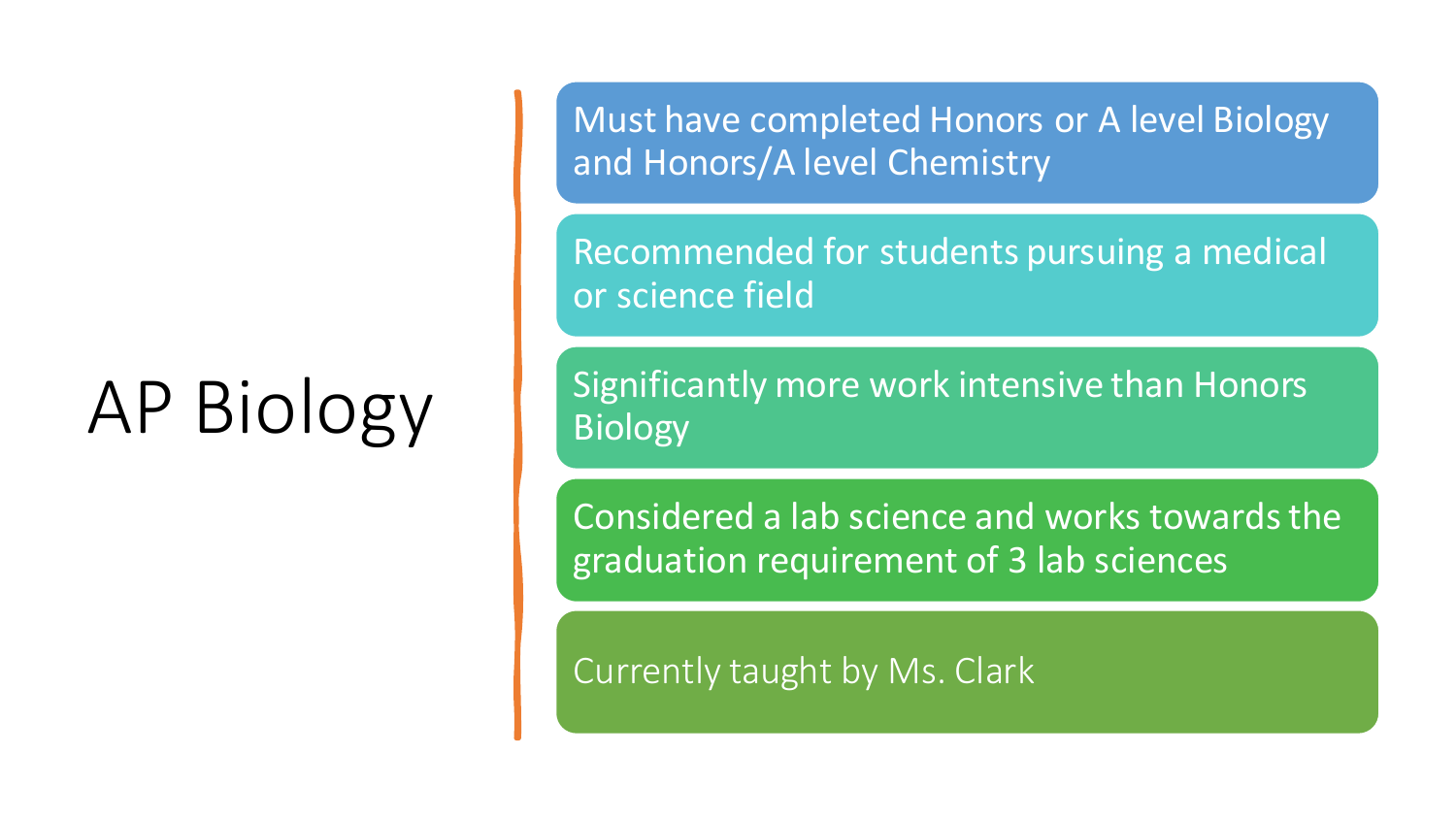## AP Chemistry

Must have completed Honors/A level Chemistry and Algebra 2

Very math intensive!

Recommended for students pursuing a medical or science field

Significantly bigger workload than Honors **Chemistry** 

Considered a lab science and works towards the graduation requirement of 3 lab sciences

Currently taught by Mrs. Andrews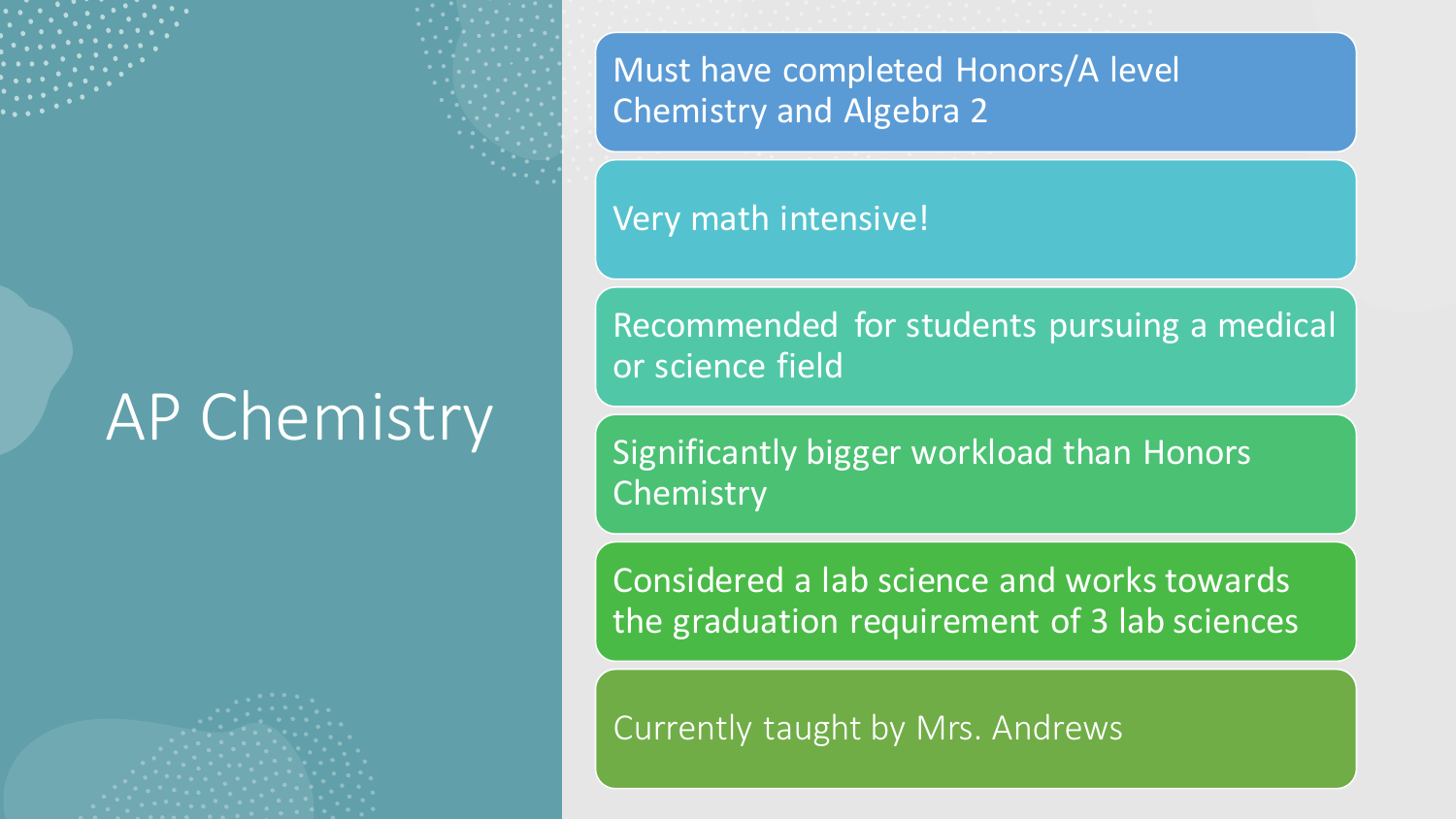## AP Environmental Science



Must have completed Algebra 1, Honors/A level Biology, and Honors/A level Chemistry



Recommended for science driven students who are not pursuing medical or engineering careers



Considered a lab science and works towards the graduation requirement of 3 lab sciences



More reading and writing intensive

Currently taught by Mrs. Soto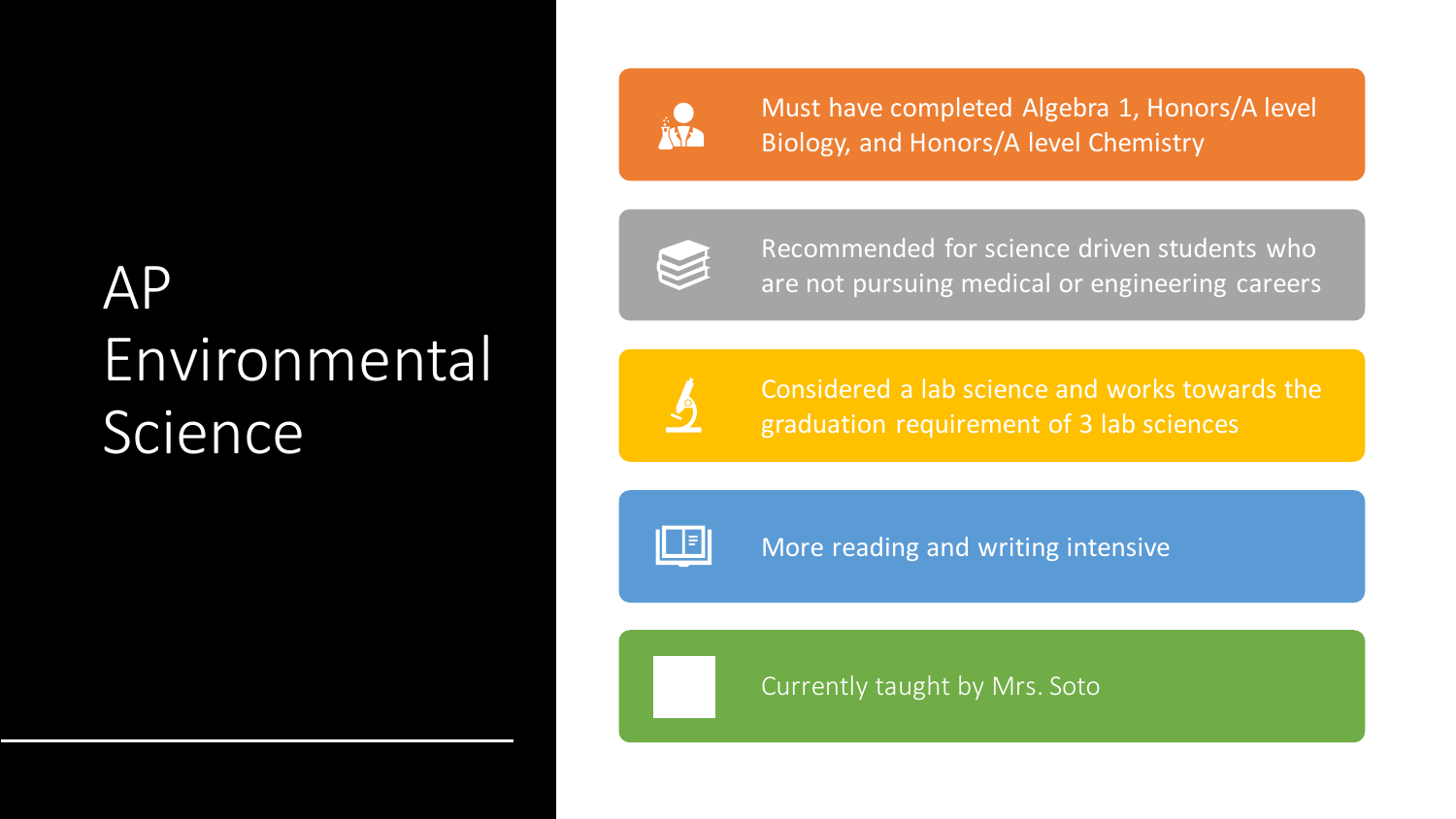# AP Physics 1

Must have completed or be currently taking Algebra 2

Recommended for students pursuing a career in engineering

Very math intensive

Considered a lab science and works towards the graduation requirement of 3 lab sciences

Currently taught by Mrs. Gibson